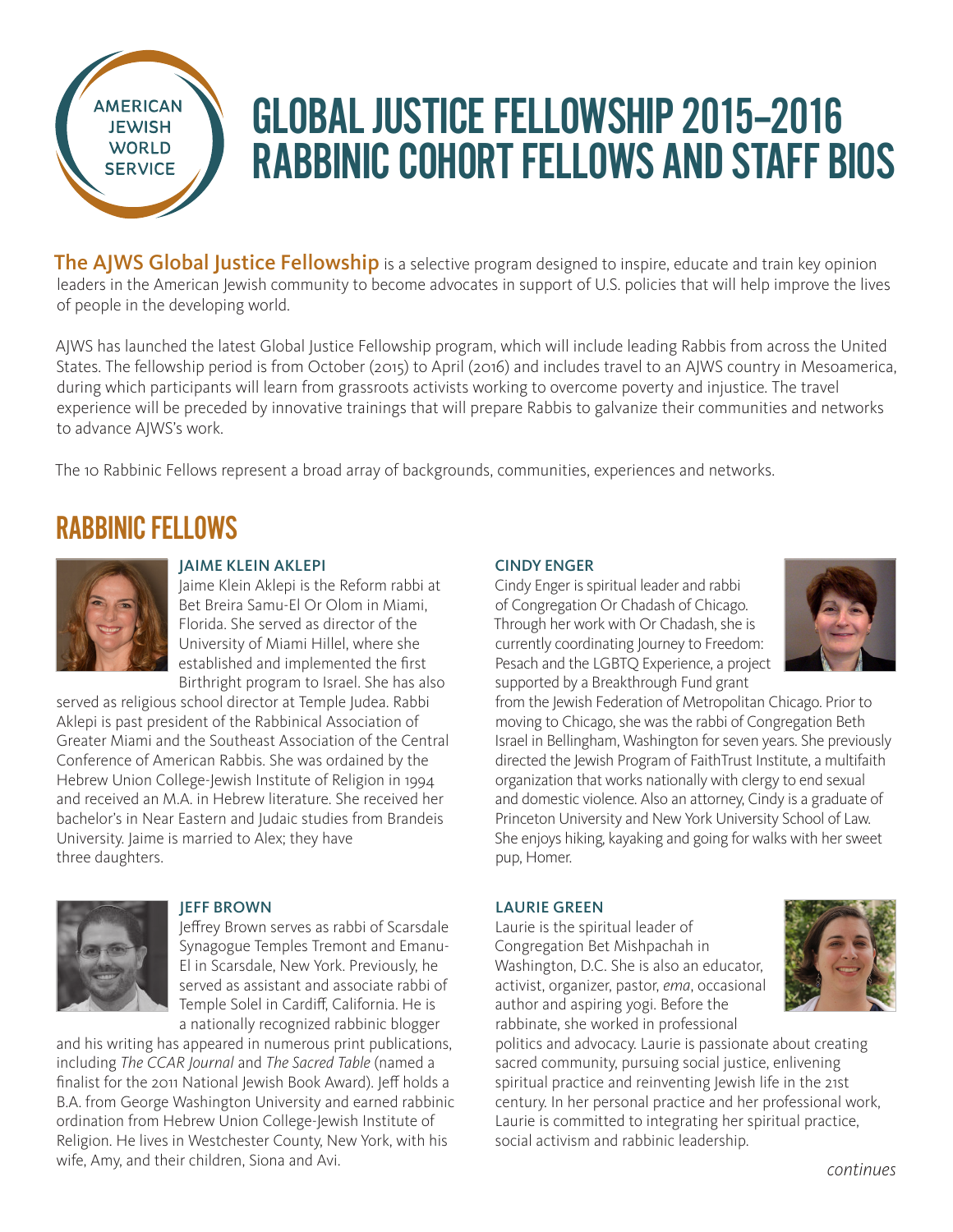

### JAMES GREENE

Rabbi James is a 2008 graduate of the Reconstructionist Rabbinical College and serves as the program director at the Addison-Penzak Jewish Community Center of Silicon Valley in Los Gatos, California. He is the chair of the Cantors and Rabbis

Association of Greater San Jose, and is a past chair of the Reconstructionist Educators of North America. Rabbi James is a TorahTrek Jewish Wilderness Guide and a faculty member for Bay Area Wilderness Training, a nonprofit that trains teachers and youth workers to bring youth outdoors. In his free time, Rabbi James enjoys spending time in the woods with his partner and two daughters.



# MARK KAISERMAN

Mark Kaiserman has been the rabbi at The Reform Temple of Forest Hills in Queens, New York, since 2013. He was previously a rabbi in Livingston, New Jersey, Fountain Valley, California (interim) and Dallas, Texas. He was ordained from HUC-JIR in

Cincinnati, Ohio. Mark is originally from Brooklyn, New York. Outside of synagogue life, he is an amateur film buff and an ever-hopeful New York Mets fan. He is excited to expand his worldview during the AJWS Global Justice Fellowship.



#### SHARON SOBEL

Sharon Sobel, senior rabbi of Temple Isaiah in Stony Brook, New York, has had a distinguished career that extends from leading congregations to national organizations. She served as executive director of the Union for Reform Judaism's

Canadian Council for Reform Judaism and ARZA Canada for more than nine years. *The Sacred Feminine*, a Canadian national television documentary program about Rabbi Sobel's rabbinate, aired to critical acclaim. She has travelled extensively on behalf of the Reform movement in both South Africa and the former Soviet Union. Rabbi Sobel's passion for social justice comes from her parents, who instilled within her the values of *tikkun olam* from a very young age. The daughter of a Reform rabbi (Rabbi Richard J. Sobel, z"l, Glens Falls, New York), Rabbi Sobel was ordained from Hebrew Union College-Jewish Institute of Religion in New York in 1989.

#### RONIT TSADOK

Rabbi Ronit Tsadok is the assistant rabbi at IKAR in Los Angeles, California. At IKAR, she co-leads weekly Shabbat services, coordinates regular adult learning opportunities, officiates at life cycle events, studies with b'nai mitzvah



and oversees Minyan Tzedek, IKAR's social justice initiative. Through Minyan Tzedek, lay leaders create opportunities for the IKAR community to engage on issues of social justice such as racial inequality, hunger, homelessness, gun violence, environmental responsibility and others. Rabbi Tsadok has been a member of the IKAR team since 2008, when she was a rabbinical student at the Ziegler School of Rabbinic Studies. She was thrilled to stay in the community she loves upon ordination in 2012.

#### JOSH LESSER

Rabbi Joshua Lesser leads the dynamic Congregation Bet Haverim in Atlanta, Georgia, as a place dedicated to celebrating all aspects of Jewish life and creating a spiritual home that balances the needs of a diverse community. He



served in the first Teach for America corps in New Orleans and founded the Rainbow Center, a Jewish response to LGBTQ people and their families. He is the co-editor of the groundbreaking book *Torah Queeries: A Weekly Commentary on the Hebrew Bible*. He was named one of the 36 most influential rabbis in North America in 2013 and listed as one of the 100 most notable LGBT clergy in America by *The Huffington Post*. Throughout his tenure at Bet Haverim, Rabbi Lesser has worked with a wide variety of groups and coalitions to build a better community for Atlanta by focusing on building bridges between diverse communities. He is a founder and past president of the Faith Alliance of Metro Atlanta and serves as the co-chair of Georgians Against Discrimination. Taking positions as the chair of the Reconstructionist movement's Tikkun Olam Commission and the board of Georgia Equality, he is solidly dedicated to human rights for all. Recently, he completed the Lev Shomea spiritual direction program.